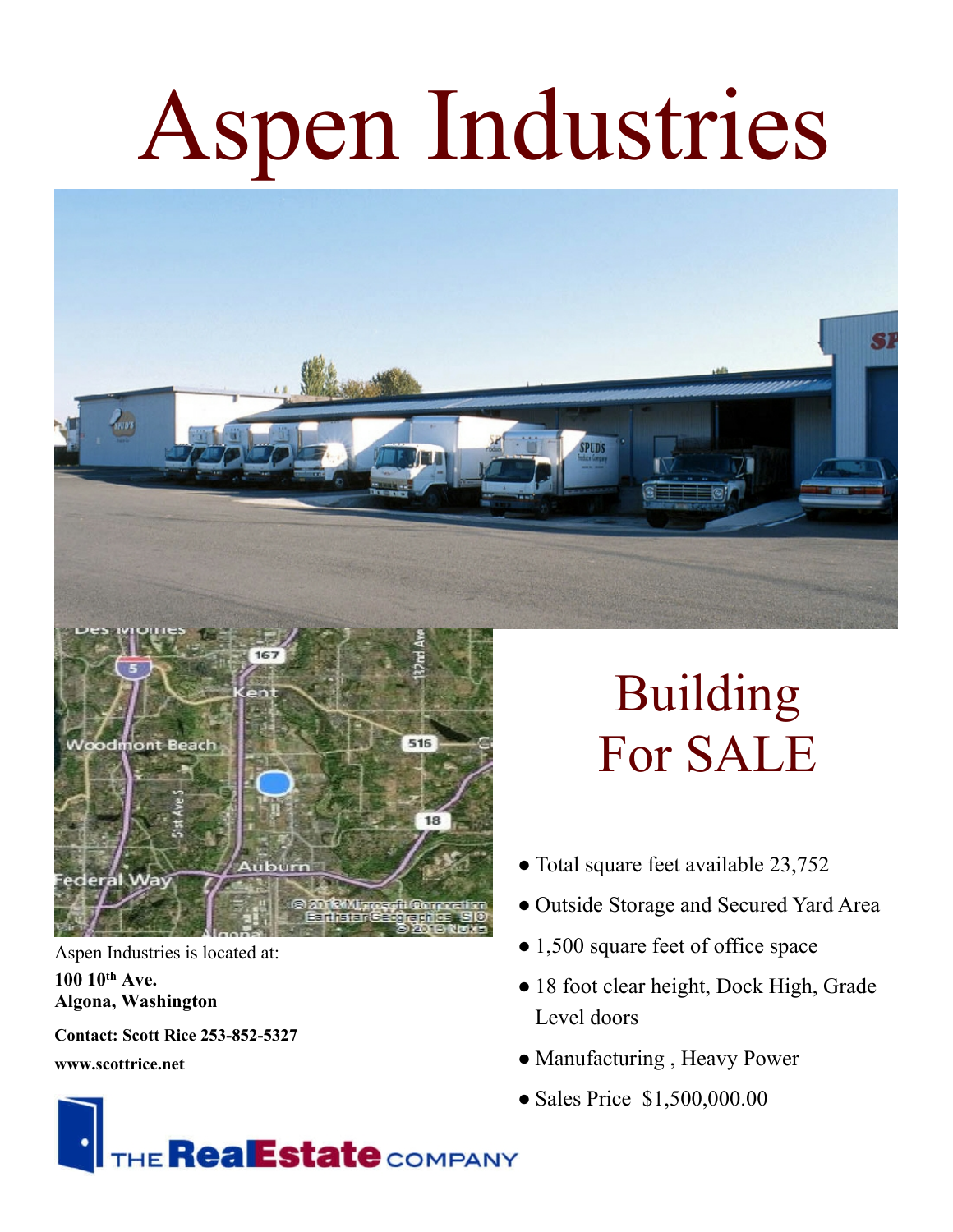|                                                                         | 100 10th Ave N - Spuds Produce Industrial Bldg                                                                                                                                      |                                                     |                                                                        |
|-------------------------------------------------------------------------|-------------------------------------------------------------------------------------------------------------------------------------------------------------------------------------|-----------------------------------------------------|------------------------------------------------------------------------|
|                                                                         |                                                                                                                                                                                     |                                                     |                                                                        |
|                                                                         |                                                                                                                                                                                     |                                                     |                                                                        |
|                                                                         | Location: Spuds Produce Industrial Bldg                                                                                                                                             |                                                     | Building Type: Class B Food Processing                                 |
|                                                                         | <b>Southend Ind Cluster</b><br><b>Auburn Ind Submarket</b><br><b>King County</b><br>Algona, WA 98001                                                                                | Stories: 1                                          | Status: Built 1977<br>Tenancy: Multiple Tenant<br>Land Area: 63,998 SF |
|                                                                         | Landlord Rep: The Real Estate Company LLC<br>Management: The Real Estate Company LLC<br>Sales Company: The Real Estate Company LLC: Scott Rice (253)                                | Total Avail: 23,752 SF<br>% Leased: 0%              | RBA: 23,752 SF                                                         |
| Ceiling Height: 13'0"-21'0"                                             | 852-5327<br>Drive Ins: 4 - 8'0"w x 10'0"h<br>Power: 1400a 3p                                                                                                                        | Crane: None<br>Rail Line: None<br>Cross Docks: None | Const Mat: Wood Frame<br>Utilities: Heating - Gas                      |
| Recorded Owner: Algona LLC<br>Column Spacing: -<br>Loading Docks: 9 ext | Expenses: 2012 Tax @ \$0.88/sf; 2006 Ops @ \$0.95/sf<br>Parcel Number: 335640-1430, 335640-1460<br>Parking: 40 free Surface Spaces are available<br>Amenities: Cooler, Floor Drains |                                                     |                                                                        |
| Floor                                                                   | <b>Bldg Contig</b><br><b>SF Avail</b>                                                                                                                                               | Rent/SF/mo + Svs                                    | Occupancy<br><b>Term</b><br>Use/Type                                   |
|                                                                         | 23,752<br>23,752                                                                                                                                                                    | Withheld Vacant                                     | TBD<br>Direct                                                          |
|                                                                         | The Real Estate Company LLC / Scott Rice (253) 852-5327                                                                                                                             |                                                     |                                                                        |

THE RealEstate COMPANY

The information contained herein was obtained from sources deemed reliable but we do not guarantee its accuracy. This copyrighted report contains research licensed to The Real Estate Company LLC - 59952.